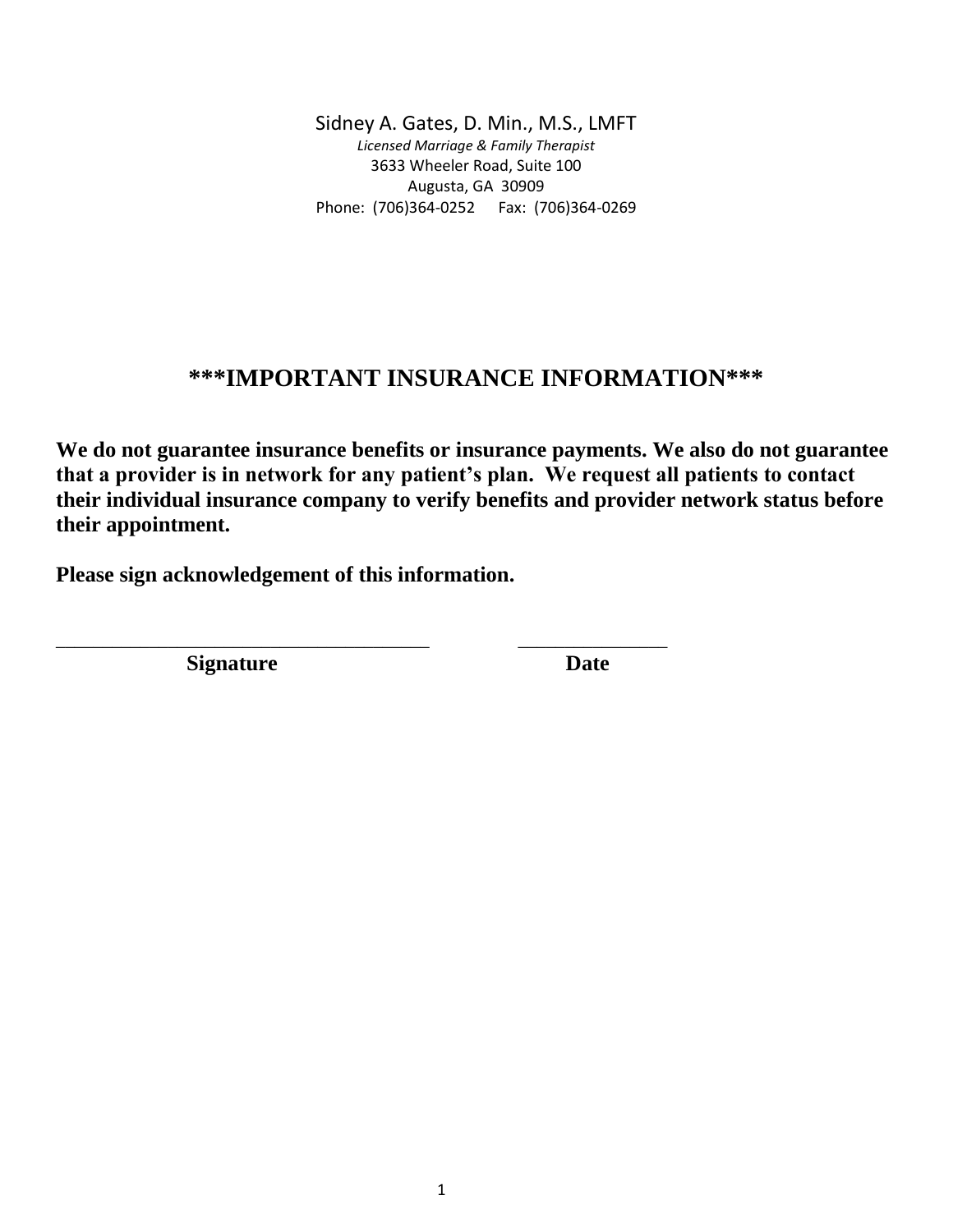|                                                                                                                                                                                                                                     | Sidney A. Gates, D. Min., M.S., LMFT<br>Phone: (706)364-0252    Fax: (706)364-0269 | Augusta, GA 30909 | Licensed Marriage & Family Therapist<br>3633 Wheeler Road, Suite 100 |           |     |                              |
|-------------------------------------------------------------------------------------------------------------------------------------------------------------------------------------------------------------------------------------|------------------------------------------------------------------------------------|-------------------|----------------------------------------------------------------------|-----------|-----|------------------------------|
| Today's Date: _____________________                                                                                                                                                                                                 |                                                                                    |                   |                                                                      |           |     |                              |
| <b>PATIENT INFORMATION:</b>                                                                                                                                                                                                         |                                                                                    |                   |                                                                      |           |     |                              |
|                                                                                                                                                                                                                                     |                                                                                    |                   |                                                                      |           |     | $ML$ <sub>___</sub>          |
|                                                                                                                                                                                                                                     |                                                                                    |                   |                                                                      |           |     |                              |
| <b>Street</b>                                                                                                                                                                                                                       |                                                                                    |                   | <b>City</b>                                                          | State Zip |     |                              |
|                                                                                                                                                                                                                                     |                                                                                    |                   |                                                                      |           |     |                              |
|                                                                                                                                                                                                                                     |                                                                                    |                   |                                                                      |           |     | $Sex: M$ $F$                 |
|                                                                                                                                                                                                                                     |                                                                                    |                   |                                                                      |           |     |                              |
| Email: <u>Announce</u> and the contract of the contract of the contract of the contract of the contract of the contract of the contract of the contract of the contract of the contract of the contract of the contract of the cont |                                                                                    |                   |                                                                      |           |     |                              |
|                                                                                                                                                                                                                                     |                                                                                    |                   |                                                                      |           |     |                              |
|                                                                                                                                                                                                                                     |                                                                                    |                   |                                                                      |           |     | Occupation: ________________ |
|                                                                                                                                                                                                                                     |                                                                                    |                   |                                                                      |           |     |                              |
| <b>Street</b>                                                                                                                                                                                                                       |                                                                                    | City              | State Zip                                                            |           |     |                              |
| Spouse's Name: 1990 and 200 and 200 and 200 and 200 and 200 and 200 and 200 and 200 and 200 and 200 and 200 and 200 and 200 and 200 and 200 and 200 and 200 and 200 and 200 and 200 and 200 and 200 and 200 and 200 and 200 an      |                                                                                    |                   |                                                                      |           |     | Date of Birth: 1990 1990     |
|                                                                                                                                                                                                                                     |                                                                                    |                   |                                                                      |           |     | Occupation: ________________ |
|                                                                                                                                                                                                                                     |                                                                                    |                   |                                                                      |           |     | Work Phone: _______________  |
| If Patient is a Minor:                                                                                                                                                                                                              |                                                                                    |                   |                                                                      |           |     |                              |
|                                                                                                                                                                                                                                     |                                                                                    |                   |                                                                      |           |     |                              |
|                                                                                                                                                                                                                                     |                                                                                    |                   |                                                                      |           |     | Date of Birth: _______       |
|                                                                                                                                                                                                                                     |                                                                                    |                   |                                                                      |           |     |                              |
| <b>Street</b>                                                                                                                                                                                                                       |                                                                                    | City              | State                                                                |           | Zip |                              |
|                                                                                                                                                                                                                                     |                                                                                    |                   |                                                                      |           |     | Work Phone: ________________ |
|                                                                                                                                                                                                                                     |                                                                                    |                   |                                                                      |           |     |                              |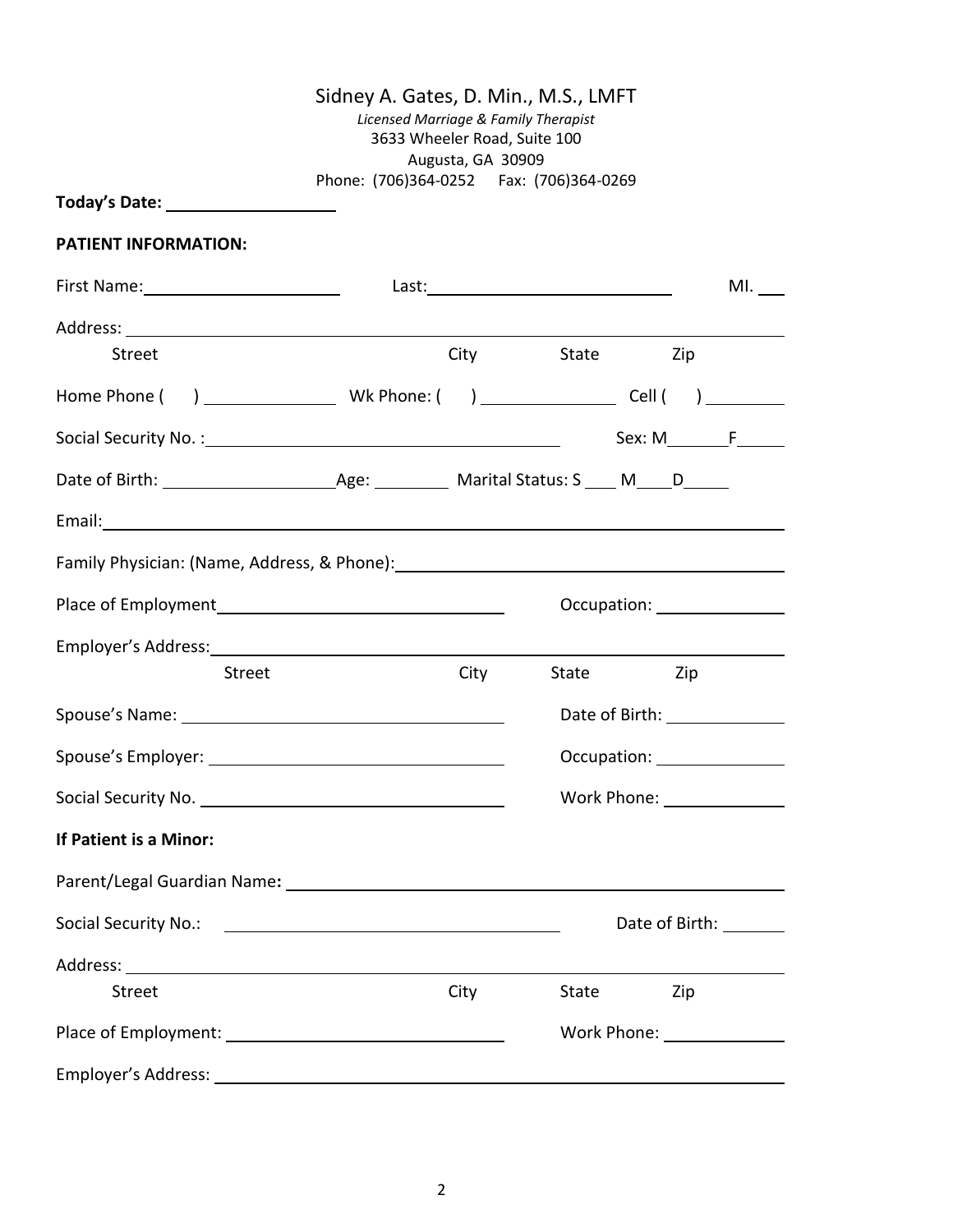### **EMAIL AND TEXT MESSAGING CONSENT FORM**

I, \_\_\_\_\_\_\_\_\_\_\_\_\_\_\_\_\_\_\_\_\_\_\_\_\_\_\_\_\_\_\_\_\_\_\_\_\_ authorize \_\_\_\_\_\_\_\_\_\_\_\_\_\_\_\_\_\_\_\_\_\_\_\_\_\_\_\_\_\_\_ (Patient printed name) (Therapist name)

to send automated appointment reminder email and/or text messages to me. I understand my Therapist is not responsible for any breach of privacy, confidentiality, or security of the emails/texts once they are received on my electronic devices. I understand the reminder system is automated and does accept reply emails/texts and is used for the sole purpose of appointment reminders. I agree to call the Clinicians Office at 706-364-0252 within regular business hours to cancel/reschedule appointments. I understand I may be charged a late cancellation/no show fee if I do not honor the 24-hour cancellation notice policy. In the case of an emergency, I agree to notify the office as soon as possible.

### **Contact by text messages:**

I **DO** wish to have this contact at the following phone number:

**I I DO NOT** wish to have this contact.

\_\_\_\_\_\_\_\_\_\_\_\_\_\_\_\_\_\_\_\_\_\_\_\_\_\_\_\_\_\_\_\_\_

### **Contact by email:**

□ **IDO** wish to have this contact at the following email address:

\_\_\_\_\_\_\_\_\_\_\_\_\_\_\_\_\_\_\_\_\_\_\_\_\_\_\_\_\_\_\_\_\_\_\_\_\_\_\_\_\_\_\_\_\_\_\_\_\_\_

**I I DO NOT** wish to have this contact.

(Patient/Custodial Parent/Legal Guardian) (Date of Signature)

\_\_\_\_\_\_\_\_\_\_\_\_\_\_\_\_\_\_\_\_\_\_\_\_\_\_\_\_\_\_\_\_\_\_\_\_\_\_\_\_\_\_\_\_ \_\_\_\_\_\_\_\_\_\_\_\_\_\_\_\_\_\_\_\_\_\_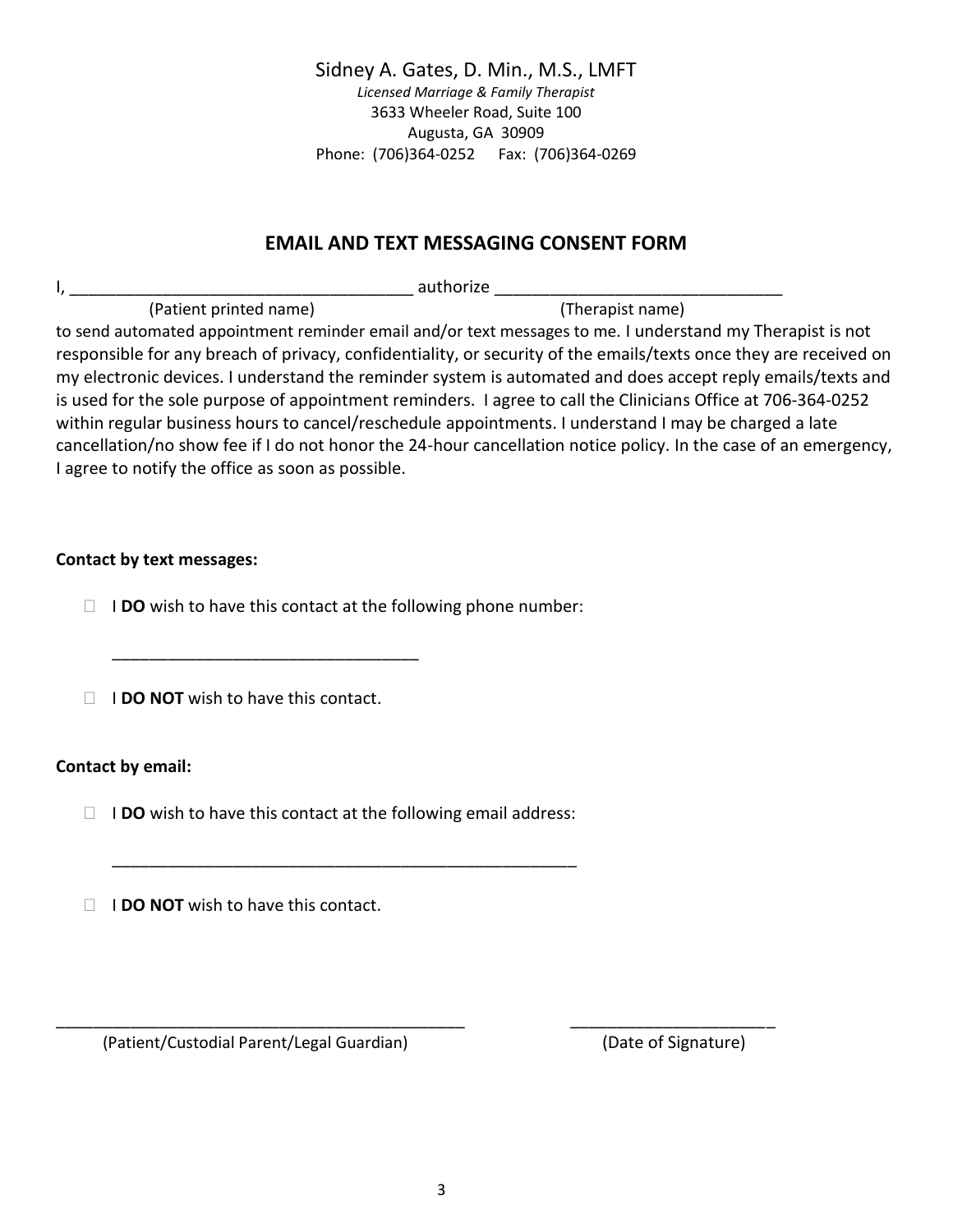### **Insurance Information:**

**ASSIGNMENT OF INSURANCE BENEFITS:** I hereby authorize payment of private therapist fee benefits of insurance specified in attached form, and which may be otherwise payable to me, to be directly paid to Sidney A. Gates, D. Min., M.S., LMFT but not exceeding the balance due of such therapist's regular charges for such service. I permit a copy of this authorization to be used in place of the original document.

\_\_\_\_\_\_\_\_\_\_\_\_\_\_\_\_\_\_\_\_\_\_\_\_\_\_\_\_\_\_\_\_\_\_\_\_\_\_\_\_\_\_\_\_\_\_\_\_\_\_\_\_\_\_\_\_\_ \_\_\_\_\_\_\_\_\_\_\_\_\_\_\_\_\_

**Signature of Patient/ Custodial Parent/Legal Guardian Date**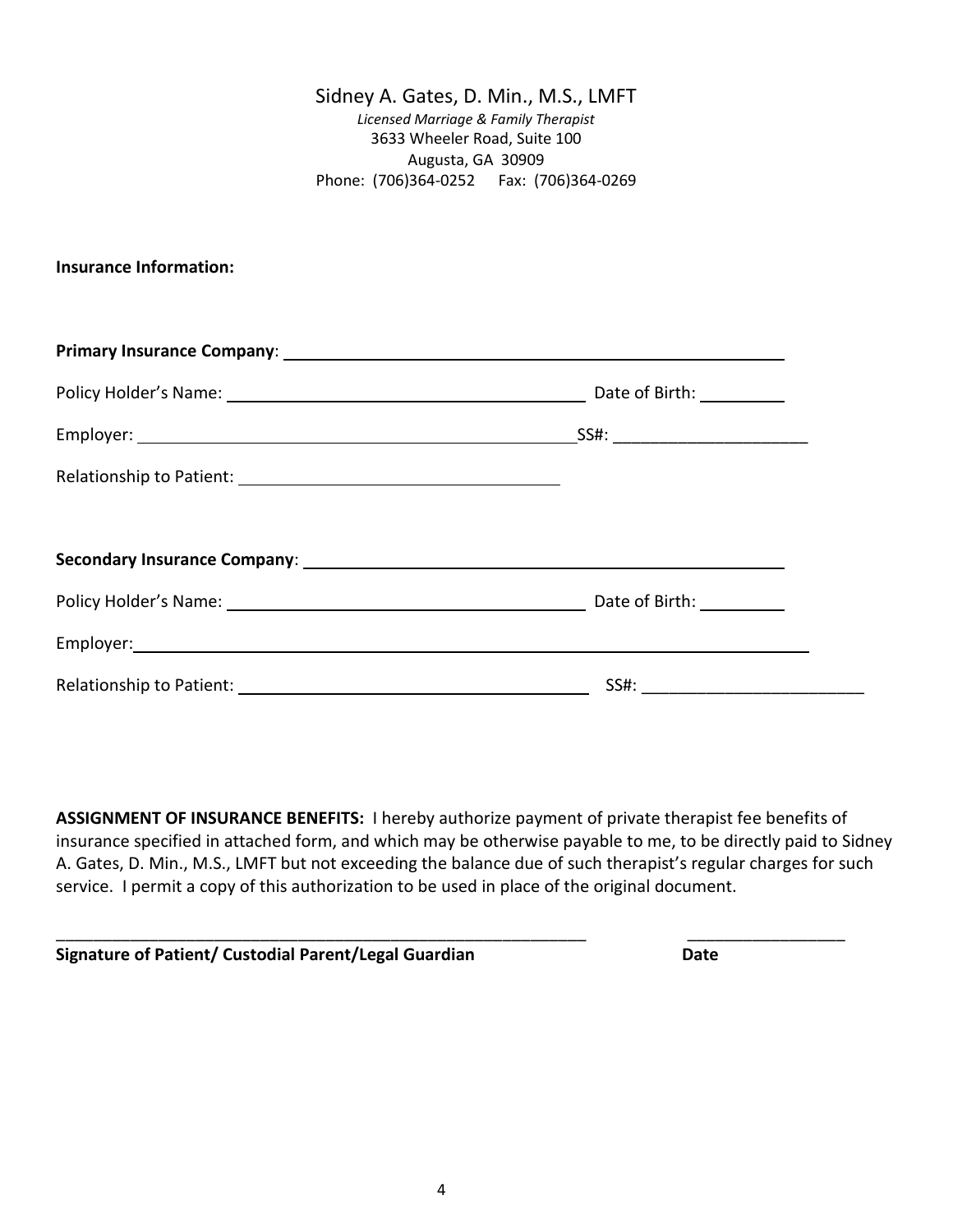**\*\*\*Please give the receptionist your insurance card at the time of check-in. If you have two insurance companies, please inform us at your first visit.**

### **Consent for Disclosure of Information to Third Party Payers (Entities that pay your claims):**

The undersigned authorizes Sidney A. Gates, D. Min., M.S., LMFT to release all patient information regarding diagnosis, treatment, and prognosis with respect to any physical, psychiatric, or drug/alcohol related condition for which the patient is being evaluated and treated, to the insurance company, the third party payer, or its representatives.

The undersigned acknowledges that such disclosures shall be limited to information that is reasonably necessary for the discharge of the legal or contractual obligations of the insurance company or third party payer.

The undersigned understands that the information obtained by use of this "Authorization" may be used by the above mentioned insurance company or third party payer to determine eligibility for benefits under an existing policy, and further understands that information obtained by such insurance company or third party payer shall not be released to any other person unless the undersigned so authorizes.

The undersigned acknowledges that he/she may request to receive a copy of this Authorization for disclosure of information to third party payers, and that he/she may revoke this Authorization at any time, except to the extent that action has been taken in reliance thereon.

The undersigned further acknowledges that this Authorization shall be valid during the pendency of these claims.

\_\_\_\_\_\_\_\_\_\_\_\_\_\_\_\_\_\_\_\_\_\_\_\_\_\_\_\_\_\_\_\_\_\_\_\_\_\_\_\_\_\_\_\_\_\_\_\_\_\_\_\_\_\_\_\_\_ \_\_\_\_\_\_\_\_\_\_\_\_\_\_\_\_\_\_\_

Signature of Patient/Custodial Parent/Legal Guardian Date Date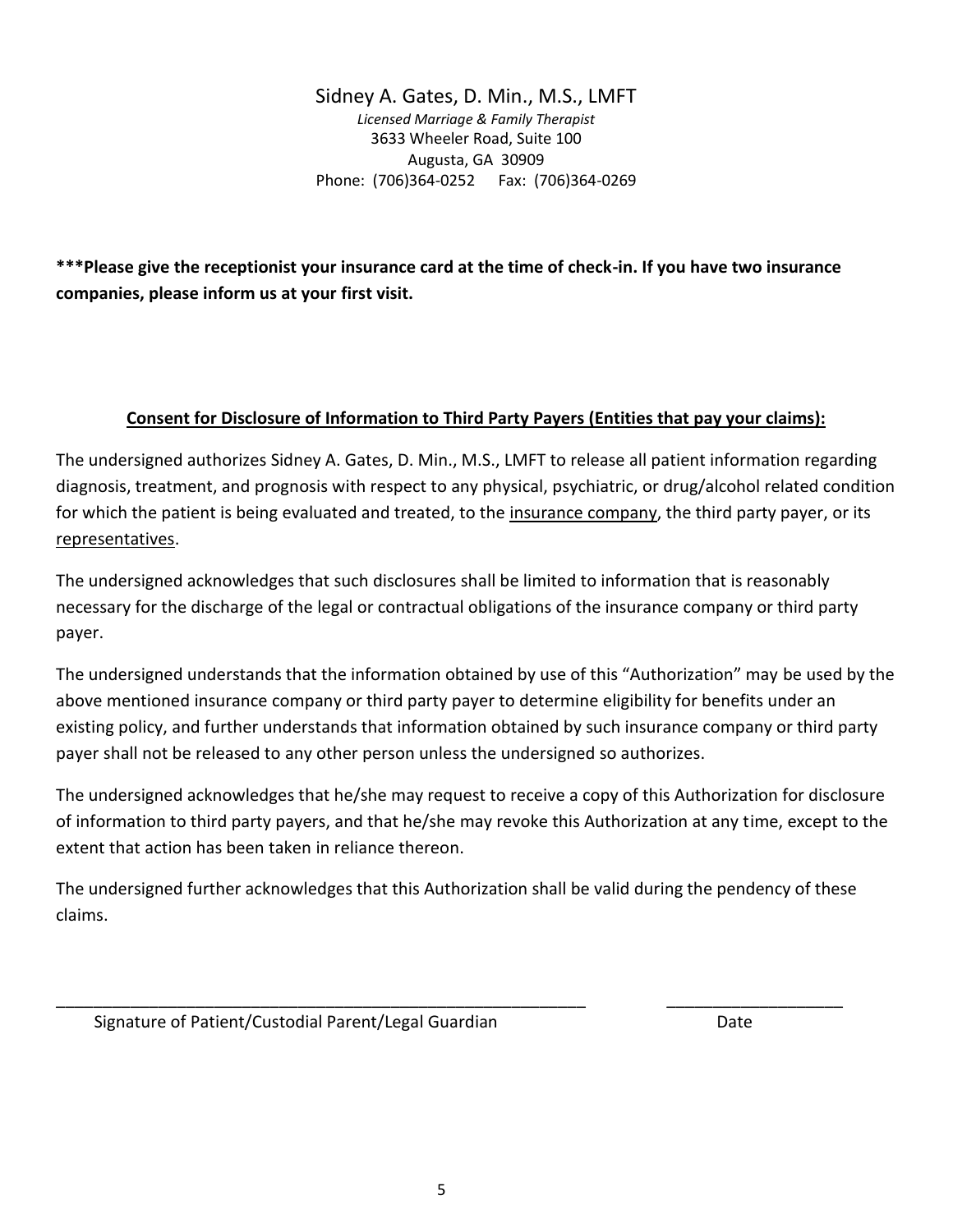### **PATIENT RIGHTS/RESPONSIBILITIES**

### **PATIENT RIGHTS**

Each patient, adult, child, adolescent, parent, or guardian has inherent and moral rights. It is my policy to ensure the rights of all patients by the following:

Courtesy: The patient deserves fair, considerate, humane, and respectful care. The patient will not be denied needed diagnostic and therapeutic services that are within my capabilities. Each patient will have equable and impartial care throughout this facility.

**Confidentiality**: Certain information obtained concerning you the patient, are, of course, confidential and privileged. When requested to furnish this classified information I will state that the information I have received is confidential and cannot be revealed except with authorization from the patient or someone empowered to speak for the patient. Medical information shall be available for use within my facility for direct patient care by all authorized personnel involved with the care of the patient.

The physical Medical Record is the property of my office and may not be removed from this jurisdiction and safekeeping except in accordance with a court order, subpoena, or other statute. The information contained in the Medical Record belongs to the patient. The patient is entitled to the right of protection of the confidentiality of this information but may authorize release of such confidential information through written consent. Upon employment, personnel involved with the care of the patient will sign a statement assuring the confidentiality of patient information.

Confidentiality in the counseling process is extremely important to me. In general, the privacy of our communications is protected by law, and I can only release information about our work to others with your written permission. But there are a few exceptions:

- 1. In most legal proceedings, you have the right to prevent me from providing any information about your treatment. In some proceedings involving child custody and those in which your emotional condition is an important issue, a judge may order my testimony if he/she determines that the issues demand it.
- 2. There are some situations in which I am legally obligated to take action to protect others from harm, even if I have to reveal some information about a client's treatment. For example, if I believe that a child, elderly person, or disabled person is being abused, Georgia and South Carolina laws require me to file a report with the appropriate state agency.
- 3. If I believe that a patient is threatening serious bodily harm to another, I am required to take protective actions. These actions may include notifying the potential victim, contacting the police, or seeking hospitalization for the client. If the client threatens to harm himself/herself, I may be obligated to seek a medical professional's assistance with hospitalization for him/her or to contact family members or others who can help provide protection.
- 4. I may occasionally find it helpful to consult other professionals about a case. During a consultation, I make every effort to avoid revealing the identity of my client. The Consultant is also legally bound to keep the information confidential. If you do not object, I will not tell you about these consultations unless I feel that it is important to our work together.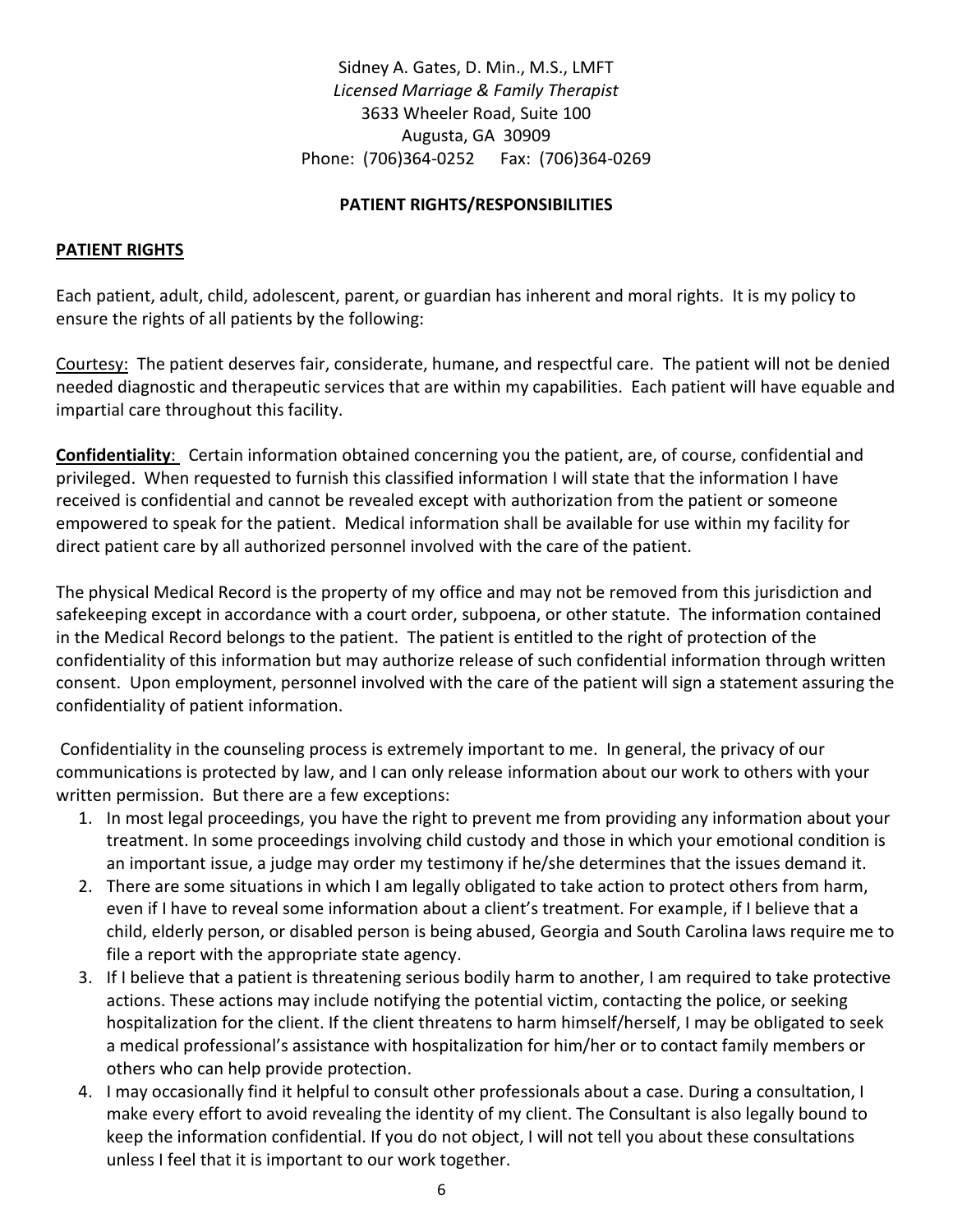- 5. For clients under eighteen years of age, the law allows your parent/guardian access to information about your counseling with me. It is my practice to request your parent/guardian agree to receive only general information about our work together, unless I feel there is a high risk that you will seriously harm yourself or someone else. In this case, I will notify them of my concern. Before giving them any information, I will discuss the matter with you, if possible, and do my best to handle any objections you may have with what I am prepared to discuss.
- 6. If your therapy is covered by insurance, they may request information about your condition and treatment. If your benefits are handled by a managed care company, they may require periodic information in order to authorize sessions. There is no confidentiality between myself and the insurance/managed care company. Once the information leaves my office, I am no longer responsible for the confidentiality of your records. If a collection agency must be used, they will receive only your name, address, and amount owed.
- 7. If a client files a worker's compensation claim, and I am providing treatment related to the claim, I must upon request, furnish copies of all medical reports and bills.
- 8. If a client files a complaint or lawsuit against me, I may disclose relevant information regarding that client in order to defend myself.

Knowledge: The patient has the right to know the identity of the staff members involved in their care.

The patient has the right to view their clinical records or reports. Office personnel will offer no explanation of such records or reports, but will encourage the patient or guardian to discuss them with me.

The patient will have access to their bill upon request by a manager or supervisor. The patient may request complete information and explanation of the charges for diagnostic and therapeutic services.

Complaints: The patient and their family have the right to make complaints regarding treatment. Presenting a complaint will not in itself affect the access to services now or in the future. The manager will review each complaint. Appropriate action will be taken and communication of that action provided to those involved.

### **PATIENT RESPONSIBILITIES**

Information: The patient must provide true, accurate, and complete information.

Instructions: The patient must follow instructions for treatment. The patient should understand the consequences of not doing so, and if unable to comply, they must inform the staff or myself so that efforts can be made to help.

Refusal of Treatment: The patient and family are responsible for outcomes if they do not follow the medical plan of treatment and discontinue treatment against medical advice.

Respect and Consideration: Patients and their family must show consideration to other patients and staff, help control noise, distractions, and the "no smoking" policy of this building. Patients and family must respect the property of others and my office.

Obligations: The patient must keep appointments and fulfill obligations for their diagnostic and therapeutic services.

Behavior: The patient must abide by the rules and regulations of my office.

\_\_\_\_\_\_\_\_\_\_\_\_\_\_\_\_\_\_\_\_\_\_\_\_\_\_\_\_\_\_\_\_\_\_\_\_\_\_\_\_\_\_\_\_\_\_\_\_\_\_\_\_\_\_\_\_\_\_\_\_\_\_ \_\_\_\_\_\_\_\_\_\_\_\_\_\_\_\_\_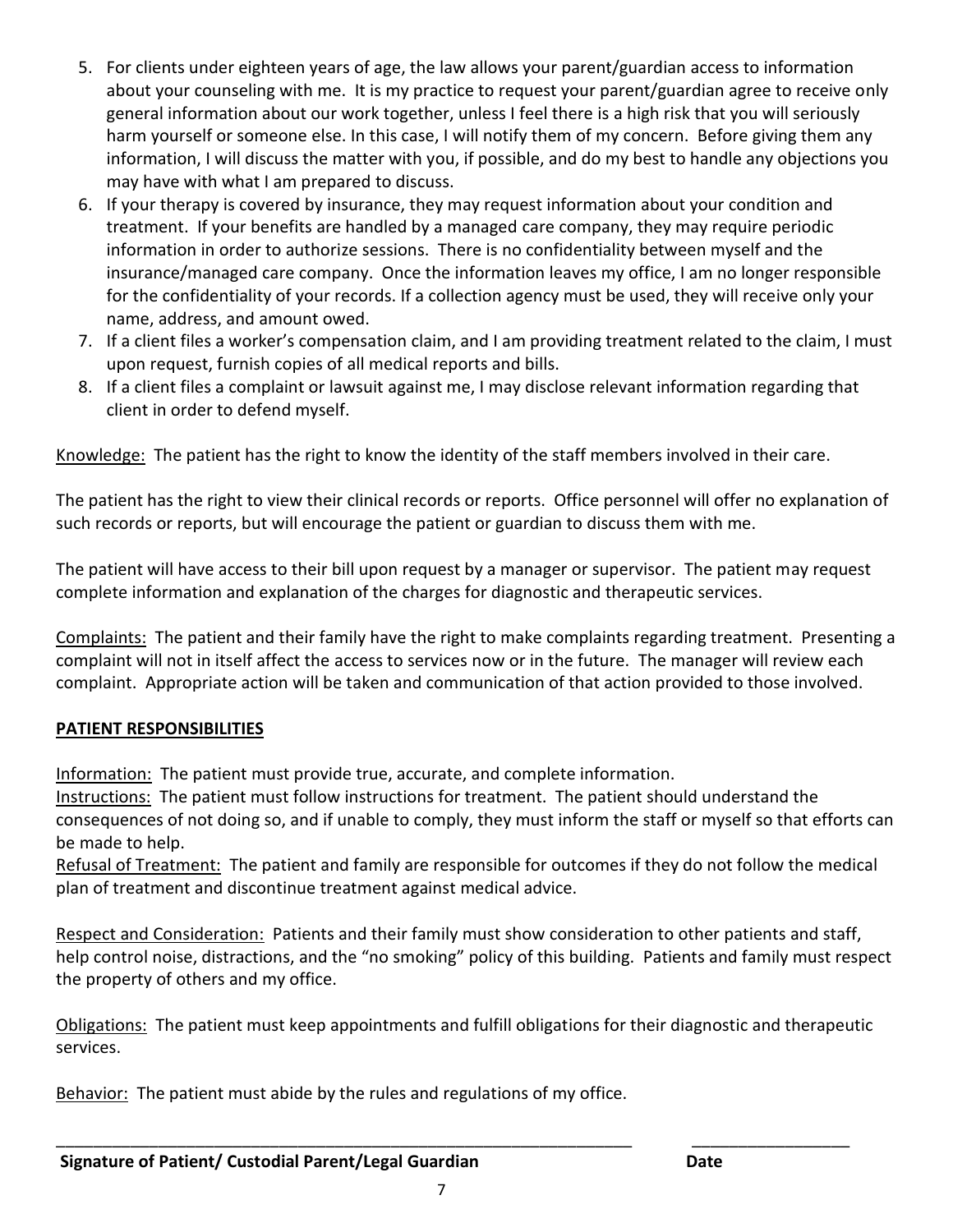\_\_\_\_\_\_\_\_\_\_\_\_\_\_\_\_\_\_\_\_\_\_\_\_\_\_\_\_\_\_\_\_\_\_\_\_\_\_\_\_\_\_\_\_\_\_\_\_\_\_\_\_\_\_\_\_\_\_\_\_\_\_\_\_\_\_\_\_\_\_\_\_\_\_\_\_\_\_\_\_\_\_\_\_\_\_\_\_\_\_

Not all services are a covered benefit in all insurance plans. **Patients are expected to pay for any part of charges not covered by insurance.** Unless prohibited by contract, patients will be billed for any unforeseen account balances after insurance has paid. A charge of \$25.00 will be assessed on all returned personal checks. Should your account be turned over to a collection agency, you will be responsible for any collection fees, attorney fees, and court costs. The billing staff will discuss any questions with you at any time. If temporary financial problems affecting timely payment should arise, please contact us promptly for assistance in management of you account.

\_\_\_\_\_\_\_\_\_\_\_\_\_\_\_\_\_\_\_\_\_\_\_\_\_\_\_\_\_\_\_\_\_\_\_\_\_\_\_\_\_\_\_\_\_\_\_\_\_\_\_\_\_\_\_\_\_\_ \_\_\_\_\_\_\_\_\_\_\_\_\_\_\_\_\_\_\_\_\_ Signature of Patient/Custodial Parent/Legal Guardian discussed by Date

I agree there is to be no use of any type of visual or auditory recording devises at any time without the knowledge and consent of all adult parties present.

\_\_\_\_\_\_\_\_\_\_\_\_\_\_\_\_\_\_\_\_\_\_\_\_\_\_\_\_\_\_\_\_\_\_\_\_\_\_\_\_\_\_\_\_\_\_\_\_\_\_\_\_\_\_\_\_\_\_ \_\_\_\_\_\_\_\_\_\_\_\_\_\_\_\_\_\_\_\_\_ Signature of Patient/Custodial Parent/Legal Guardian Date

## **CANCELLATION/NO SHOW POLICY**

You are expected to remember your appointments whether or not our office staff is able to contact you with a reminder call. Again, please cancel any appointment you cannot keep at least 24 hours prior to the scheduled time. If an emergency prohibits you from the 24 hour notice, this should be the exception rather than the rule. You are asked to call the office during the available business hours rather than routinely using the afterhours protocol.

\_\_\_\_\_\_\_\_\_\_\_\_\_\_\_\_\_\_\_\_\_\_\_\_\_\_\_\_\_\_\_\_\_\_\_\_\_\_\_\_\_\_\_\_\_\_\_\_\_\_\_\_\_\_\_\_\_ \_\_\_\_\_\_\_\_\_\_\_\_\_\_\_\_\_\_\_

Signature of Patient/Custodial Parent/Legal Guardian discussed and Date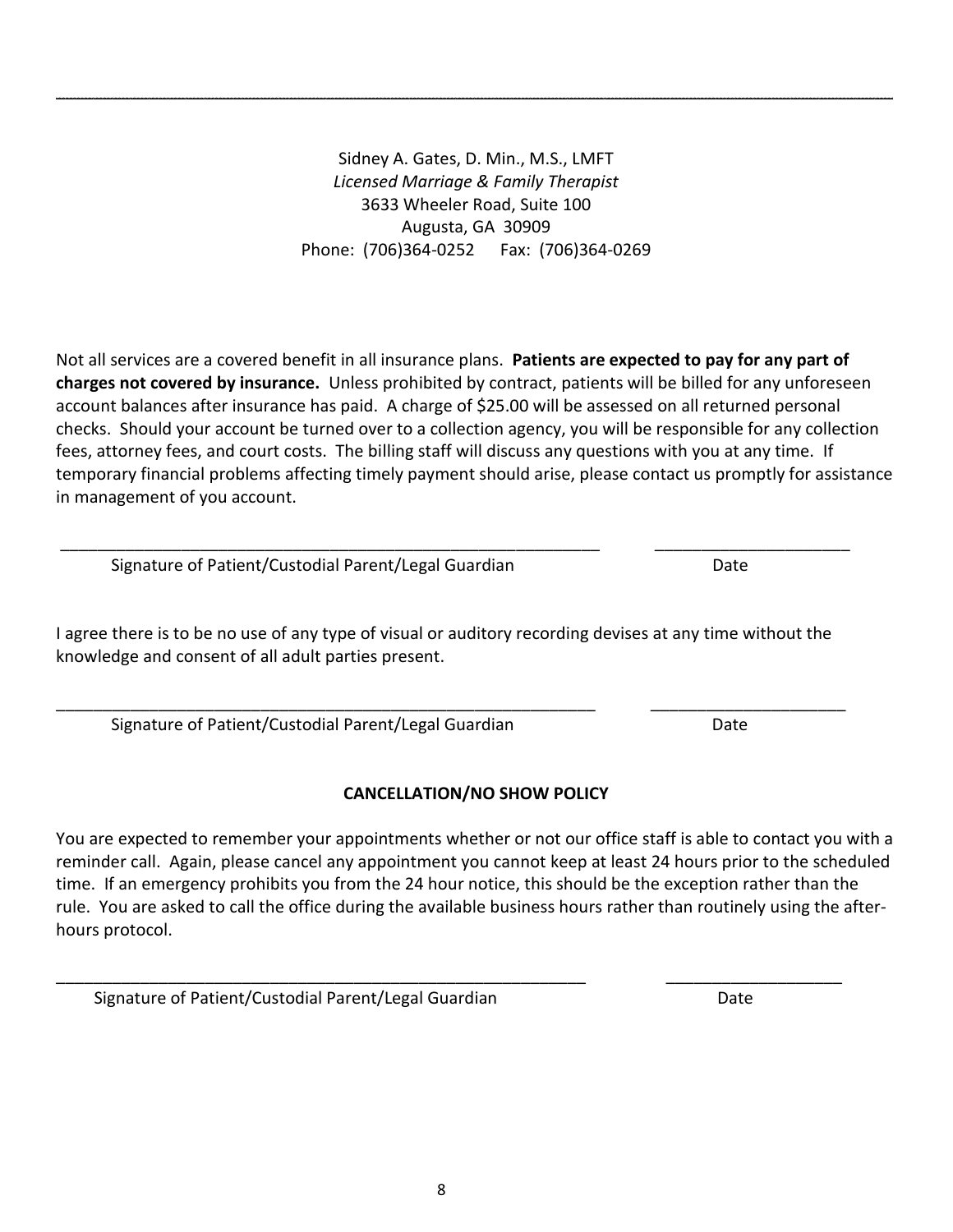### **Client Information and Informed Consent for Telemental Health Treatment**

Telemental health services involve the use of electronic communications (telephone, video conference, etc.) to enable therapists to provide services to individuals remotely. Telemental health is a relatively recent approach to delivering care and there are some limitations compared with seeing a therapist in person. These limitations can be addressed and are usually minor depending on the needs of the client and the care with which the technology (cell phone, tablet, computer, etc.) is utilized.

#### **Timely notification:**

My intention is that telemental health be offered at my practice during the extent of the Covid-19 public health crisis. I cannot guarantee that services via telehealth will continue after this health emergency has abated. Please note the Department of Health and Human Services (HHS) has amended some telehealth HIPAA requirements during the COVID-19 national emergency to allow use of some technologies not previously compliant with HIPAA rules. This change is meant to make it easier for providers and patients to have access to needed services. Some of the telehealth communications I may use with you are examples of these newly amended protocols. For more details, please visit [https://www.hhs.gov/hipaa/for-professionals/special-topics/emergency](about:blank)[preparedness/notification-enforcement-discretion-telehealth/index.html.](about:blank)

#### **Additional Points for Client Understanding:**

- I understand that this form is signed in addition to the paperwork you completed as a new patient and does not change any of the *Client Consent for Counseling* documents I agreed to previously. (A copy of the new patient paperwork is available on the office website for you to review, if needed.)
- I understand that my Initial Consultation will be done using telemental health.
- I understand that telemental health services are completely voluntary and that I can choose not to do it or not to answer questions at any time.
- I understand that none of the telemental health sessions will be recorded or photographed by my therapist without my written permission, and I understand that I may not record or photograph any of my telemental health sessions without the written permission of my therapist.
- I understand that the laws that protect privacy and the confidentiality of client information also apply to telemental health, and that no information obtained in the use of telemental health that identifies me will be disclosed to other entities without my consent.
- I understand that because this is a technologically-based method it may sometimes be necessary for a technician to assist with the equipment. Such technicians will keep any information confidential.
- I understand mental health is performed over as secure a communication system as possible at this time and that it is difficult for anyone else to access these systems. I also understand there is still a possibility of a breach; I accept the rare risk that this could affect confidentiality.
- I understand that there are risks from telemental health that may include but are not limited to the possibility despite all reasonable efforts by my provider: the transmission of medical information could be disrupted or distorted by technical failures; the transmission of my medical information could be interrupted by unauthorized persons; the electronic storage of my medical information could be accessed by unauthorized persons; and/or misunderstandings may occur more easily, particularly when care is delivered in an asynchronous manner.
- I understand that telemental health sessions will not be exactly the same as an in-person session due to the fact that I will not be in the same room as my therapist.
- I understand that I may experience benefits from the use of telemental health in my care, but that no results can be guaranteed or assured.
- I understand I am responsible for creating a safe, confidential space during sessions and I will engage in sessions in a private location where I cannot be heard or seen by others.
- I understand I am responsible for logging out or hanging up once sessions are complete.
- I understand you may contact me from a blocked number to avoid others knowing we have connected.
- I understand that if there is an emergency during a telemental health session, then my therapist will call emergency services and my emergency contact. I understand that if I do not follow safety/emergency protocols, my therapist has the right to discontinue use of teletherapy to protect my safety and well-being.
- I understand that if the video conferencing or telephone connection drops while I am in a session, I will provide a phone number (see below) for follow up contact if a plan for technical failures has not already been arranged with my therapist.
- I understand that I am required to provide an emergency contact (see below) in case of an emergency.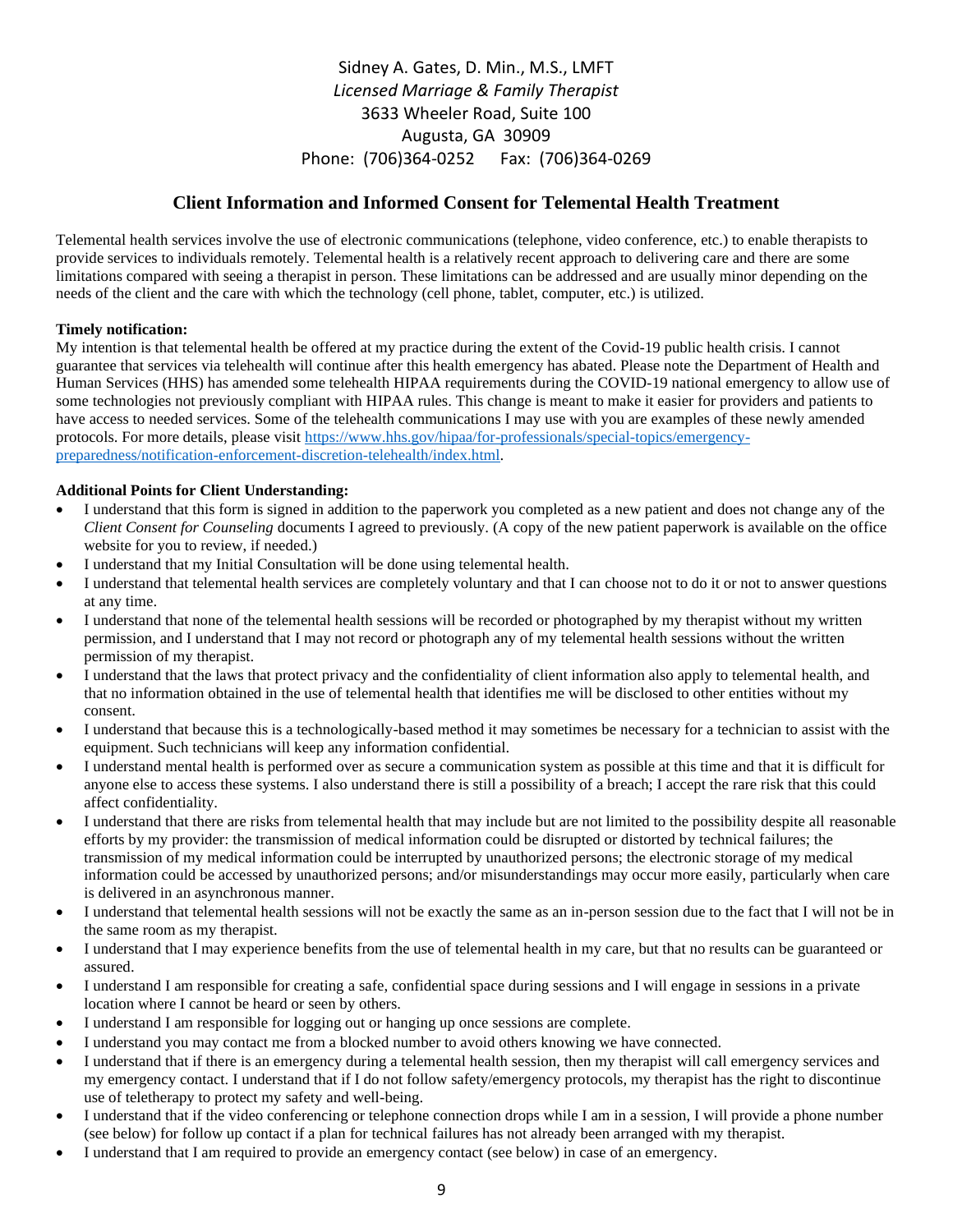- I understand that telemental health-based services may not be appropriate for everyone seeking therapy. I also understand that if my therapist believes I would be better served by another form of therapeutic services (e.g. face-to-face services), she will make every effort under the circumstances of the COVID-19 health crisis to refer me to a practitioner who can provide such services in my area.
- I understand I may be requested to install applications specific to treatment onto my phone, tablet or computer device. Some applications specifically interact via phone /tablet, device, etc. and have the capability to report activity, GPS location, etc.
- I understand I have the right to withhold or withdraw this consent at any time. However, if I do so, this may require my therapist to provide referrals to other treatment providers if face-to-face services are not an option based on geography and/or circumstance.
- I understand the laws that protect the confidentiality of my personal health information also apply to telemental health, as do the limitations to that confidentiality discussed in the *Client Consent for Counseling* agreement. I also understand that the dissemination of any personally identifiable images or information from the telemental health interaction will not be shared without my written consent.
- I understand that email is not an appropriate means of communicating with my therapist in the case of emergency. I understand the email address provided below is to be used for providing this form only and is not an email that is monitored by my therapist. Any email address used by my therapist to engage in video conferencing is also not meant to be used in the case of an emergency or for counseling related content to be shared. I understand that email is not a secure communication medium for sensitive/personal information. I agree to call the office for scheduling, insurance questions, or supplying other information.

**Emergency Contact Name: \_\_\_\_\_\_\_\_\_\_\_\_\_\_\_\_\_\_\_\_\_\_\_\_\_\_\_\_\_ Emergency Contact Number: \_\_\_\_\_\_\_\_\_\_\_\_\_\_\_\_\_\_\_\_\_\_\_\_\_\_\_\_**

#### **CANCELLATION/NO SHOW POLICY**

If you need to cancel an appointment, please follow the same procedure you already agreed to in your original *Client Consent for Counseling* documents. **As a reminder, cancellations should be made within 24 hours of your scheduled session time, unless you have a same day emergency arise. We understand this may be a more common occurrence in current times but please be sensitive to the needs of other patients needing appointments and the impact cancellations have on my practice now more than ever before.** Please call and inform our office of any same day emergencies. **If cancellation is not made within 24 hours, I reserve the right to charge a \$60 fee in the same way a fee is charged for missing or late cancelling in-person sessions.** 

#### **PAYMENT FOR SERVICES**

As with your face to face sessions, we will submit a claim to any insurance provider you gave us written consent to bill in your *Consent for Disclosure of Information to Third Party Payors* in the new patient paperwork completed at your first visit. Not all mental health services are a covered benefit in all insurance plans. However, it is our understanding at this time that most insurers are covering telemental health services during this emergency period. If you feel unsure, please contact your insurance company. **Patients are expected to pay for any part of charges not covered by insurance per usual procedure (i.e., copay, deductibles, etc.)**. Billing processes remain the same for telemental health services as with in office visits, as outlined in the *Client Consent for Counseling* document. Self-pay arrangements already in place will remain the same for teletherapy sessions. **It is preferable that payments are made by phone. The front office will call you to obtain your credit card information after your session concludes.** It is also possible I may need to help relieve the burden on the front office by collecting your credit card information during our sessions and process the payment later. If an alternative form of payment is needed, please discuss this with me. Please be patient with us as we do our very best to continue offering you counseling services in an ever-changing situation.

#### **CONSENT**

I consent to engaging in telemental health as part of my treatment with Dr.Sidney Gates, D.Min.,M.S., LMFT. I understand that "telemental health" includes the practice of health care delivery, diagnosis, consultation, treatment, transfer of personal health information, and education using interactive audio, video, or data communications. I understand the information provided above regarding telemental health.

I hereby give my informed consent for the use of telemental health in my care.

| Name of Patient (Print)                              | Email (Print)                                            | Cell Phone |
|------------------------------------------------------|----------------------------------------------------------|------------|
| <b>Signature of Patient</b>                          |                                                          |            |
|                                                      | Date: $\frac{1}{\sqrt{1-\frac{1}{2}} \cdot \frac{1}{2}}$ |            |
| Name of Legal Guardian [if patient under 18] (Print) | Signature of Legal Guardian                              |            |
|                                                      |                                                          | Date:      |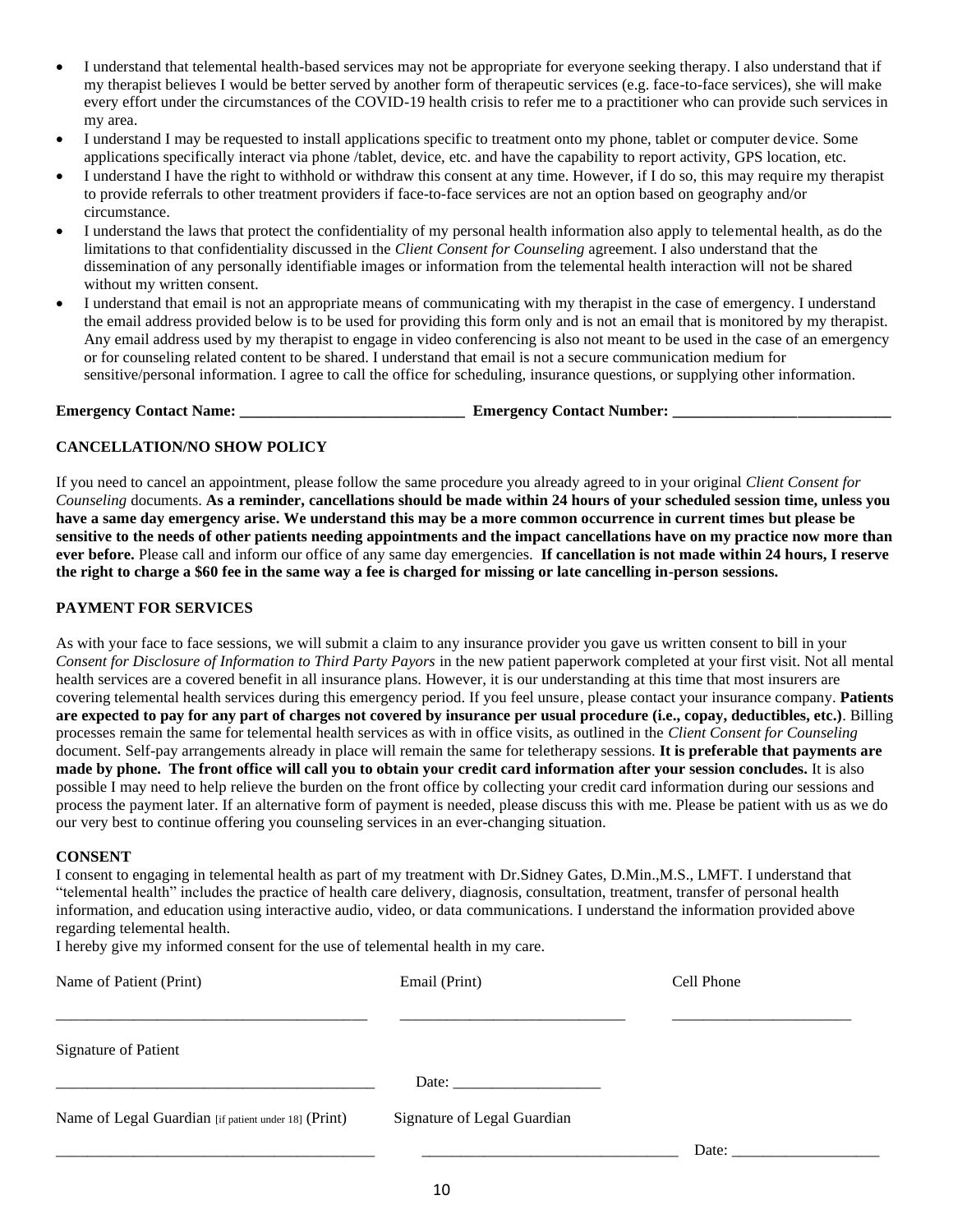I understand I am responsible for creating a safe, confidential space for my child or adolescent during sessions and I will allow them to engage in sessions in a private location where they cannot be heard or seen by others, including parents.

\*\*We want to make returning this form to our office as easy as possible amid the COVID-19 health crisis. If you are attending a session in person, bring the form with you or ask the front office for a copy. You may also download and sign the form and email it back to the office a[t renee.rbgs@gmail.com.](about:blank) If you have an easy way to scan your signed document and email it back to us, that's great. If not, you may take a photo with your smartphone and email it. If you have access to a fax, our fax number is 706-364-0269. You may also download, sign, and mail it to our office at the address at the top of this document. Need help? Give us a call at 706-364-0252. Thank you!\*\*

#### **INFORMED CONSENT FOR IN-PERSON SERVICES DURING COVID-19 PUBLIC HEALTH CRISIS**

This document contains important information about in-person services in light of the COVID-19 public health crisis. Please read this carefully and let me know if you have any questions. When you sign this document, it will be an official agreement between us.

#### **Decision to Meet Face-to-Face**

There may be a need to meet in person for some or all of our sessions. We will need to agree to meet in person. If there is a resurgence of the pandemic or if other health concerns arise, however, I may require that we meet via telehealth. If you have concerns about meeting through telehealth, we will talk about it first and try to address any issues. You understand that, if I believe it is necessary, I may determine that we return to telehealth for everyone's well-being.

If you decide at any time that you would feel safer staying with, or returning to, telehealth services, I will respect that decision, as long as it is feasible and clinically appropriate. Reimbursement for telehealth services, however, is also determined by the insurance companies and applicable law, so that is an issue we may also need to discuss.

### **Risks of Opting for In-Person Services**

You understand that by coming to the office, you are assuming the risk of exposure to the coronavirus (or other public health risk). This risk may increase if you travel by public transportation, cab, or ridesharing service.

#### **Your Responsibility to Minimize Your Exposure**

To obtain services in person, you agree to take certain precautions which will help keep everyone (you, me, and our families, [my other staff] and other patients) safer from exposure, sickness and possible death. If you do not adhere to these safeguards, it may result in our starting / returning to a telehealth arrangement. Initial each to indicate that you understand and agree to these actions:

- You will only keep your in-person appointment if you are symptom free.
- You will wear a mask/face covering in our suite until you reach my office. You and I will decide together if masks will be worn during your therapy session.
- The waiting room should be limited to patients being seen for therapy sessions. Minor patients or patients needing physical assistance may bring 1 person with them into the waiting room.
- You will take steps between appointments to minimize your exposure to COVID. \_\_\_\_\_\_
- If you have a job that exposes you to other people who are infected, you will immediately inform me/office staff.  $\parallel$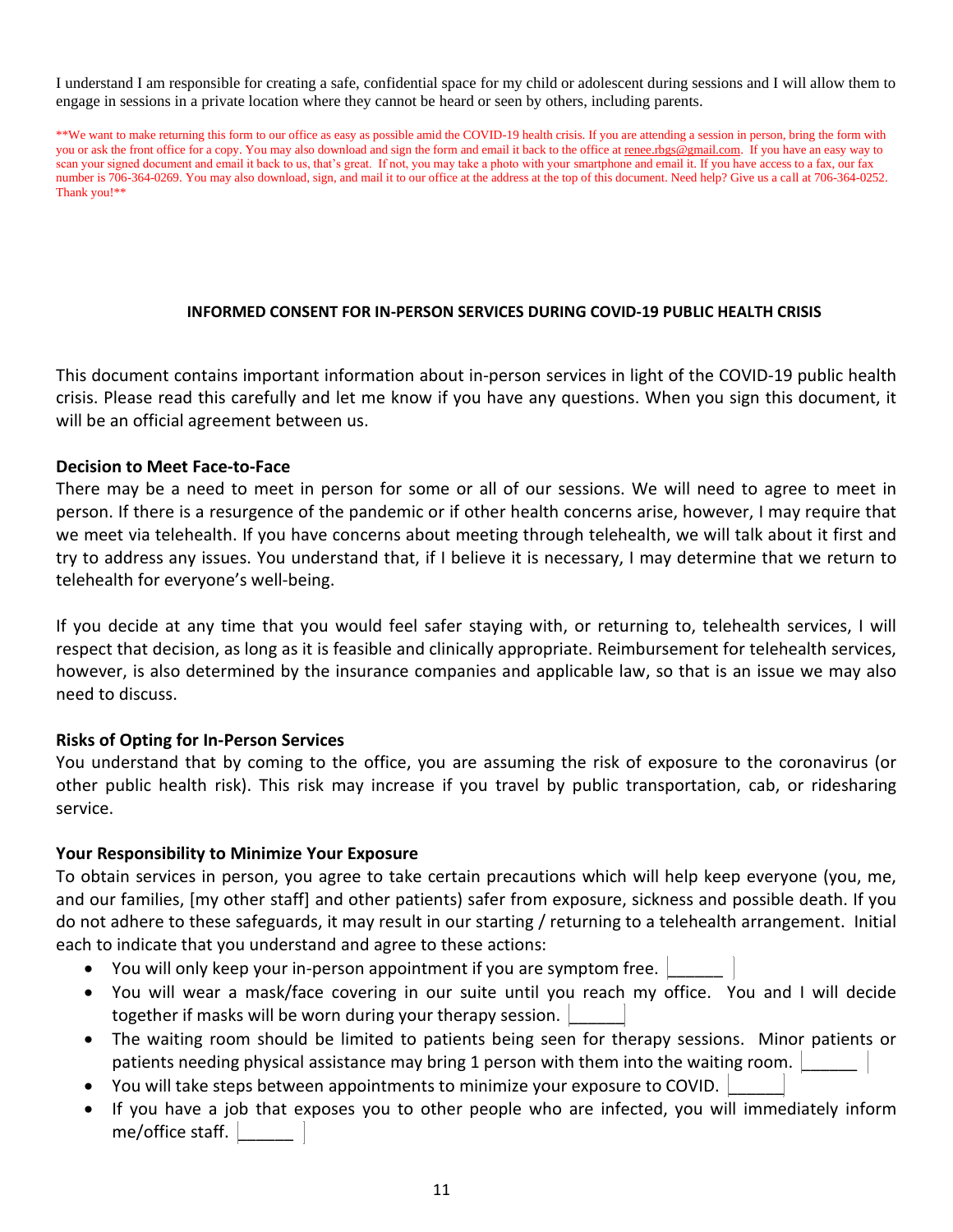- If a resident of your home tests positive for the infection, you will immediately let me/office staff know and we will then [begin] resume treatment via telehealth.
- I understand that my therapist cannot be held responsible for any exposure risks outside of the therapy office in other parts of the building or the parking lot.
- You will keep a distance of 6 feet and there will be no physical contact (e.g. no shaking hands) with therapists or staff.

I may change the above precautions if additional local, state or federal orders or guidelines are published. If that happens, we will talk about any necessary changes.

### **If You or I Are Sick**

You understand that I am committed to keeping you, me, [my staff] and all of our families safe from the spread of this virus. If you show up for an appointment and I [or my office staff] believe that you have a fever or other symptoms, or believe you have been exposed, I will have to require you to leave the office immediately. We can follow up with services by telehealth as appropriate.

If I [or my staff] test positive for the coronavirus, I will notify you so that you can take appropriate precautions.

### **Your Confidentiality in the Case of Infection**

If you have tested positive for the coronavirus, I may be required to notify local health authorities that you have been in the office. If I have to report this, I will only provide the minimum information necessary for their data collection and will not go into any details about the reason(s) for our visits. By signing this form, you are agreeing that I may do so without an additional signed release.

### **Informed Consent**

This agreement supplements the general informed consent/business agreement that we agreed to at the start of our work together.

Your signature below shows that you agree to these terms and conditions.

Patient Date **Date** 

\_\_\_\_\_\_\_\_\_\_\_\_\_\_\_\_\_\_\_\_\_\_\_\_\_ \_\_\_\_\_\_\_\_\_\_\_\_\_\_\_\_\_\_\_\_\_\_\_\_\_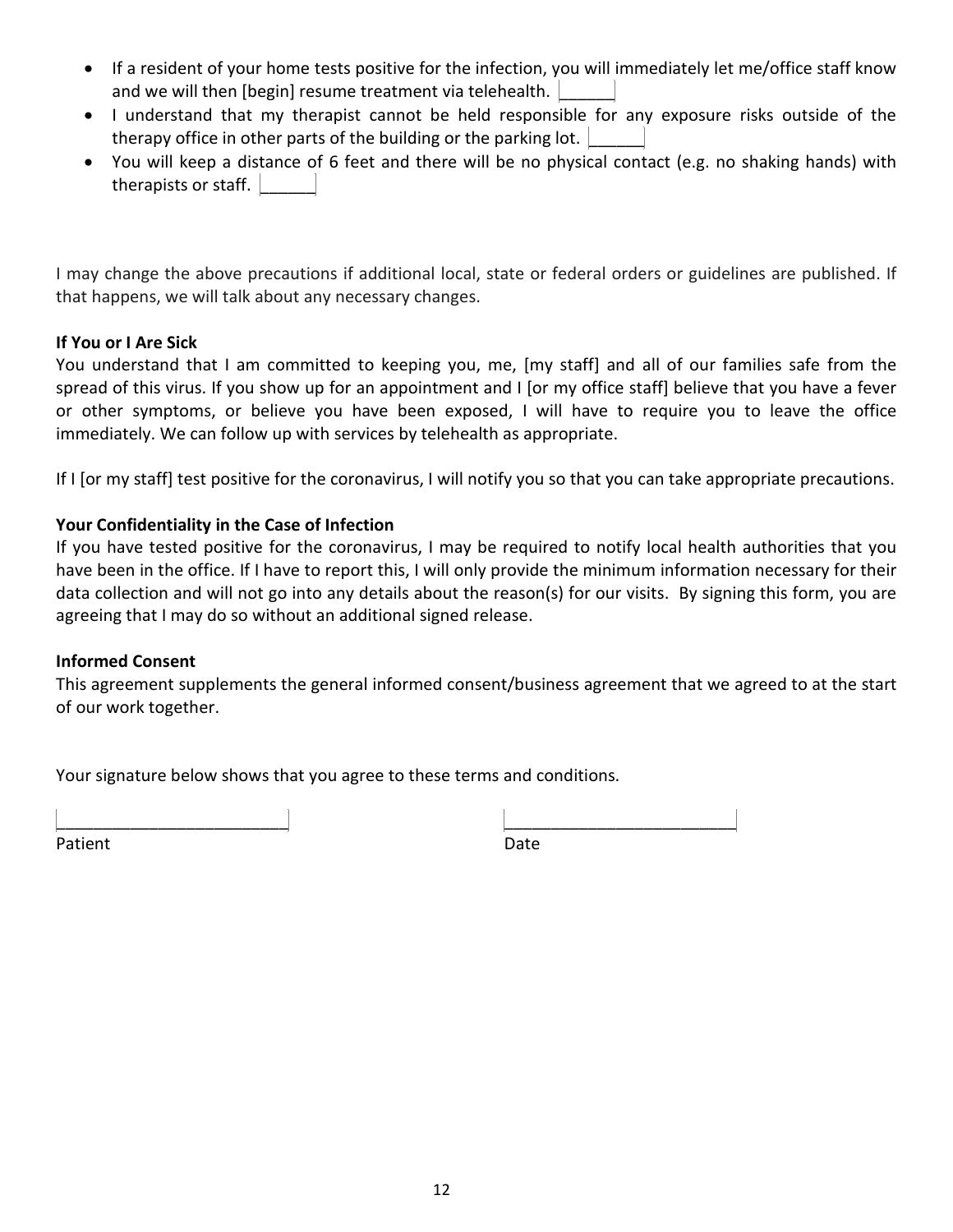## **SIDNEY A. GATES, D. MIN., M.S., LMFT**

3633 Wheeler Road, Suite 100 Augusta, GA 30909 Phone: (706)364-0252 Fax: (706)364-0269

### **COUPLES/MARRIAGE/FAMILY COUNSELING IDENTIFIED PATIENT SAFEGUARDS**

In accordance with the compliancy of the Health Insurance Portability and Accountability Act (HIPAA), this practice has placed certain safeguards to protect the health information of the identified patient.

The following safeguards apply to those receiving services for couples, marriage, or family counseling in this practice:

- There is only one identified patient 18 years of age or over (regardless of the policy holder, relationship to the patient, or who makes payments). Only the identified patient has rights to their protected health information.
- Only the identified patient can schedule, cancel, reschedule, or inquire about any appointments.
- Only the identified patient can have individual sessions. Individual sessions for any other party must have the approval of the identified patient and the therapist.
- The identified patient is ultimately responsible for all payments, regardless of the source of those payments. Billing issues must also be handled by the identified patient.
- The identified patient has the option to complete a release of information form, granting another party permission to scheduled, cancel, reschedule, or inquire about appointments. This form is also required for the release of billing related questions.

By signing this form, you acknowledge that you have read, understand, and will abide by these safeguards.

\_\_\_\_\_\_\_\_\_\_\_\_\_\_\_\_\_\_\_\_\_\_\_\_\_\_\_\_\_\_\_\_\_\_\_\_\_\_\_\_ \_\_\_\_\_\_\_\_\_\_\_\_\_\_\_\_\_\_\_\_\_\_\_\_\_\_\_\_\_\_\_\_\_\_\_\_

Patient Date Date Spouse/Other Party Date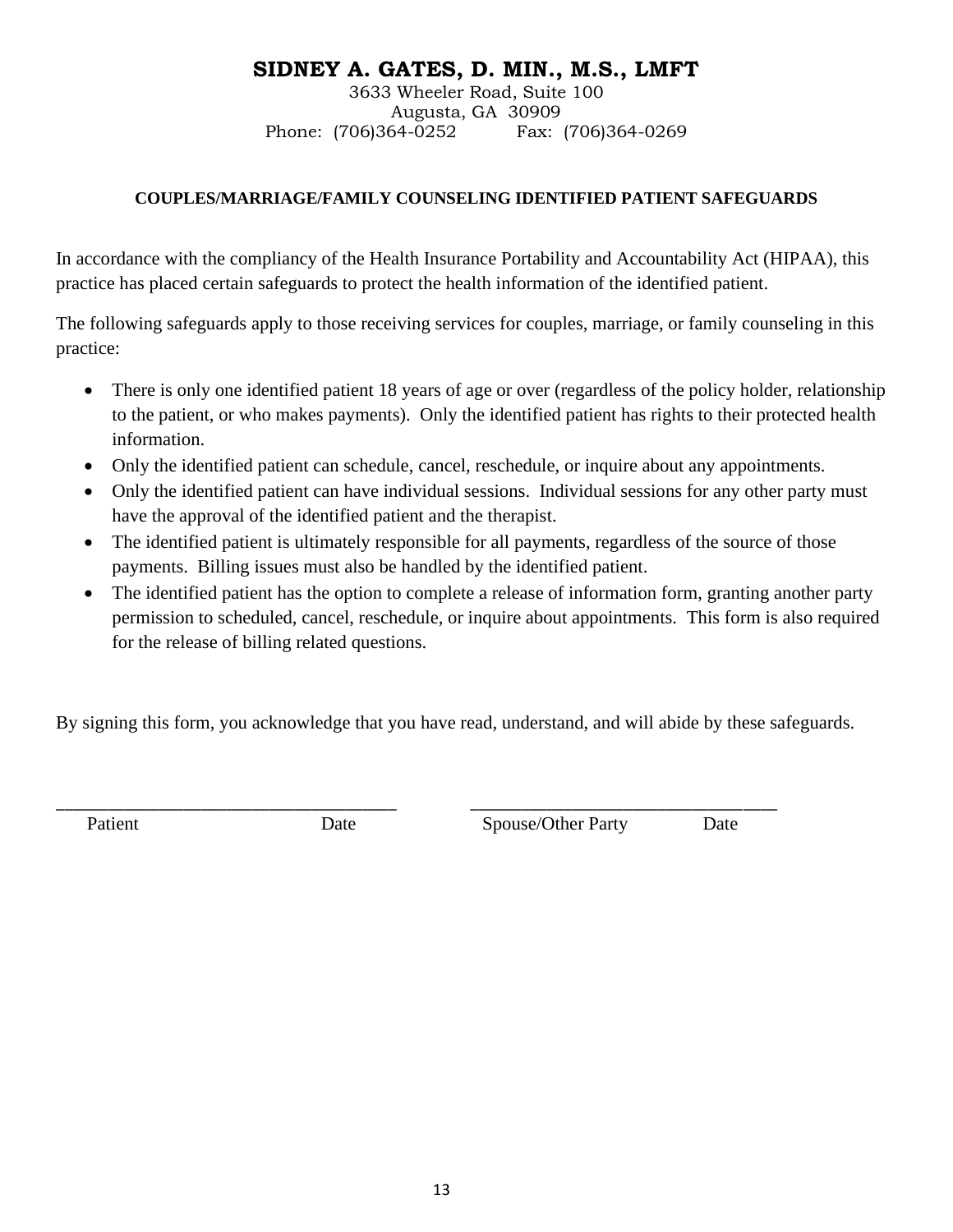### **INFORMED CONSENT AND TREATMENT AUTHORIZATION:**

 **By signing this Patient Informed Consent and Authorization as the Patient or Guardian of said Patient, I acknowledge that I have read, understand, and agree to the terms and conditions contained in this form. I am voluntarily agreeing to receive mental health assessment, treatment and services, from Sid Gates, D. Min., M.S., LMFT, for me (or my child if said child is the patient).**

 **I understand that I am financially responsible for this treatment and for any portion of the fees not reimbursed or covered by my/their health insurance. Deductibles and co-payments will be made at the time services are rendered.**

\_\_\_\_\_\_\_\_\_\_\_\_\_\_\_\_\_\_\_\_\_\_\_\_\_\_\_\_\_\_\_\_\_\_\_\_\_\_\_\_\_\_\_\_\_\_\_\_\_\_\_\_\_\_\_\_\_ \_\_\_\_\_\_\_\_\_\_\_\_\_\_\_\_\_\_\_

Signature **Date** 

### **IN CASE OF EMERGENCY CONTACT:**

| NAME:    | <b>RELATIONSHIP:</b> |  |  |
|----------|----------------------|--|--|
| ADDRESS: | PHONE NO:            |  |  |

Whom may we thank for referring you to us?